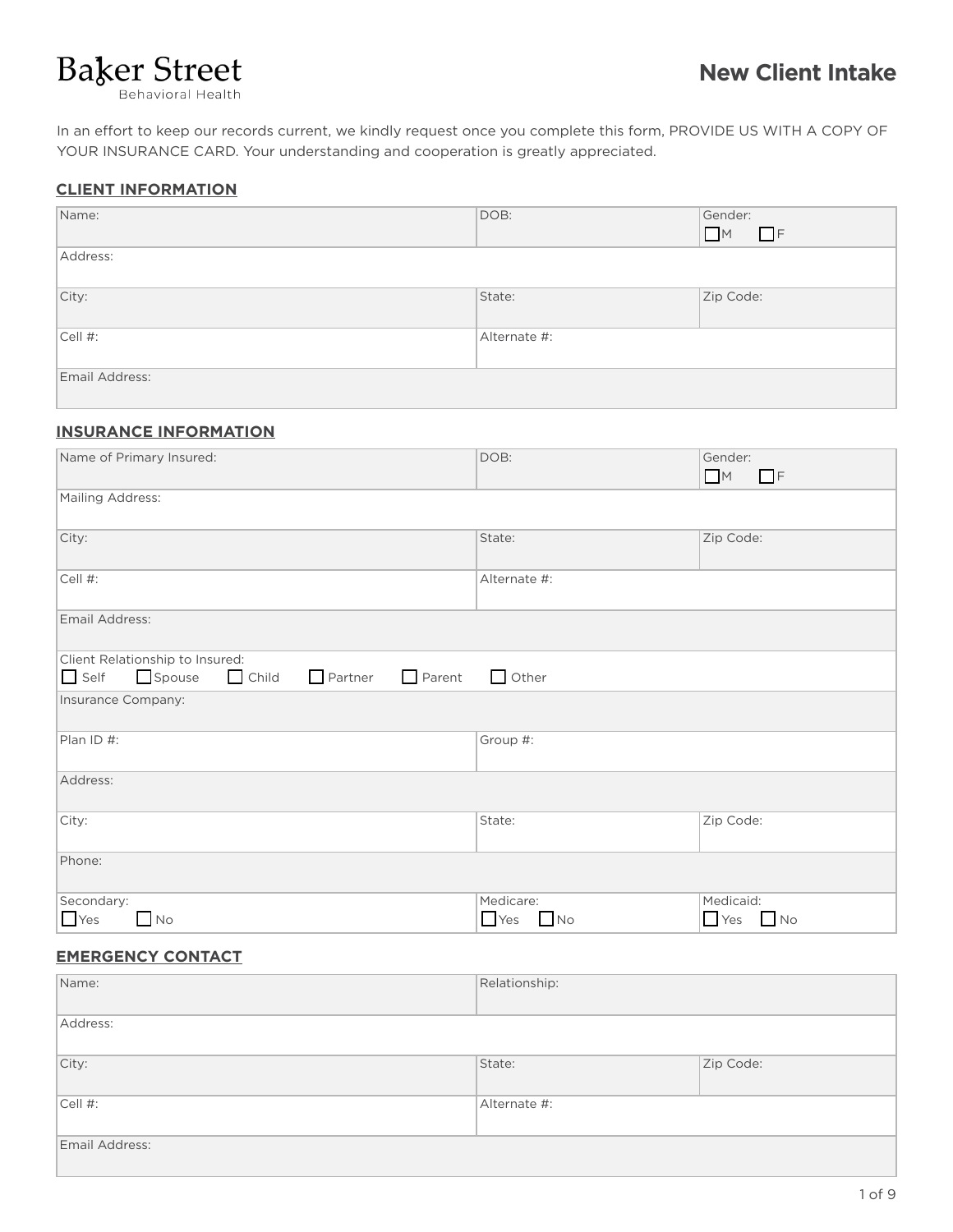### **YOU ARE RESPONSIBLE FOR UNDERSTANDING YOUR COVERAGE**

Bring your insurance card with you to each office visit. It is your responsibility to be aware of your insurance coverage, including but not limited to policy provisions, deductibles, limitations and authorization requirements. If your plan or insurance coverage changes and/ or you are issued a new card, it is your responsibility to notify us immediately. We are not responsible for charges that are denied because we have relied on information that is not current. In the event a claim is denied, you will be personally responsible for your bill and/or any outstanding charges.

### **INSURANCE COVERAGE**

Baker Street Behavioral Health is an Out of Network provider. As a courtesy, we attempt to verify that your coverage is active and verify your Out of Network, Mental Health benefits before your first appointment with our office. However, you are responsible for finding out all information regarding your out of network coverage prior to your appointment. You are responsible for satisfying the out of network deductible. The deductible is determined by your individual contract with your insurance carrier. Co-insurance fees are your responsibility. Your insurance company expects co-insurance fees be collected at time of service.

Select insurance companies send reimbursement checks directly to the patient/ insured for services rendered by Baker Street Behavioral Health. Any reimbursement sent directly to the insured for services rendered by our doctors or clinicians must be remitted to Baker Street Behavioral Health within 14 days of receipt. Failure to do so will result in Baker Street Behavioral Health charging the credit card on file the reimbursement amount.

### **SELF PAYS**

All patients without valid insurance or without Out of Network coverage on their insurance policy are considered self-pay patients. All self-pay patients are required to pay at the time service is rendered. Please be prepared to make this payment with the front desk personnel at the start of your visit.

### **CANCELLATION POLICY**

The time we set aside for your appointment is important and affects our efforts to efficiently serve all of our patients. If you are unable to keep your appointment you must provide us with notice at least 24 hours in advance of your appointment. Failure to give the required 24-hour notice will result in you being charged a \$75.00 cancellation fee. This fee cannot be billed to your insurance company and will be your direct responsibility. Please call Baker Street Behavioral Health at 201- 381-6136 with cancellation.

### **PAYMENT POLICY**

Baker Street Behavioral Health will attempt to verify your Out of Network benefits and submit claims to your insurance carrier directly, as an out-of-network provider. However, it is your responsibility to meet your annual out of network deductible, as well as pay the co-insurance fee at the time of service. All patients without valid insurance or without Out of Network coverage on their insurance policy are considered self pay patients. All self-pay patients are required to pay at the time service is rendered.

### **Check Policy:**

When you use a check to pay for our services, you authorize us to represent your check to your bank for collection either electronically or by paper draft. In the event your check is returned for any reason, you understand you will be charged for any additional applicable fees as permitted by law.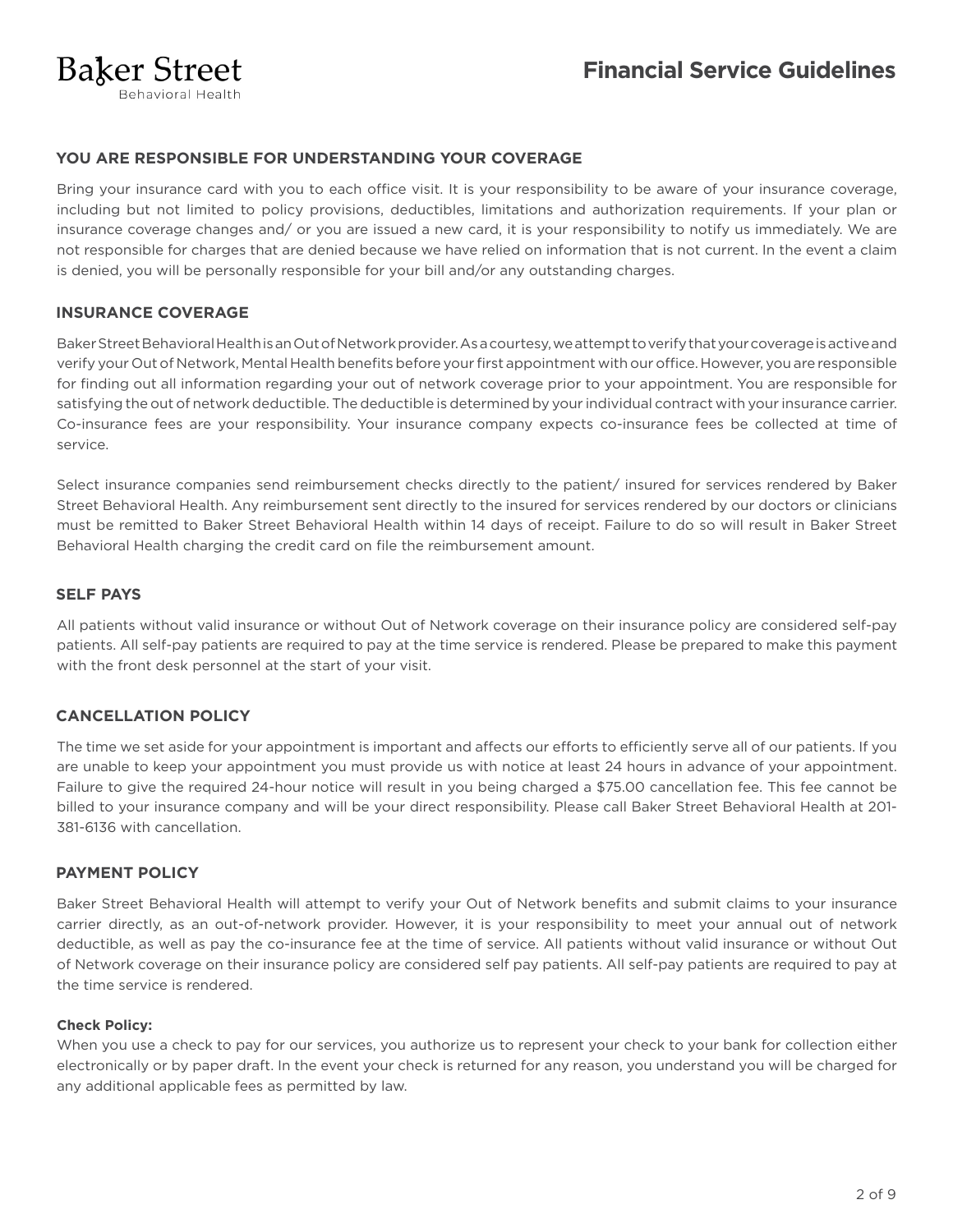### **Baker Street Behavioral Health**

**Credit Card Policy:** 

Baker Street Behavioral Health requires a credit card on file for the select insurance companies who send the reimbursement checks directly to the patien/insured for services rendered by Baker Street Behavioral Health. Baker Street Behavioral Health requires the insurance reimbursement that is issued by the insurance provider for services rendered by Baker Street Behavioral Health be remitted to our office within 14 days of receipt of the check or the credit card on file will be charged. In addition, Baker Street Behavioral Health reserves the right to charge the credit card on file for any applicable deductible or co-insurance fees or if you are not in compliance with the cancellation policies.

#### **If Your Account Becomes Delinquent:**

We will do our very best to work with you. Our billing office may contact you by telephone, email and/or by mail. If you do not respond to our attempts to discuss your balance we may refer your account to an outside collection agency. Once your account has left our office for collections, we can no longer communicate with you regarding your balance and you must address your circumstances with the agency. You will also be directly responsible for any additional fees associated with the collection of your balance. You should also be aware that referral of your balance to a collection agent may constitute grounds for your discharge from the practice.

If you have any questions regarding our guideline please feel free to contact our Billing Department at 201-381-6136.

Your signature below acknowledges that you have read, understood our policies and your responsibility regarding the charges and fees that you have incurred as a result of services that you have received from Baker Street Behavioral Health.

| Name of Patient:               |  |
|--------------------------------|--|
| Date:                          |  |
| Name of Patient/Guardian:      |  |
| Signature of Patient/Guardian: |  |
| Date:                          |  |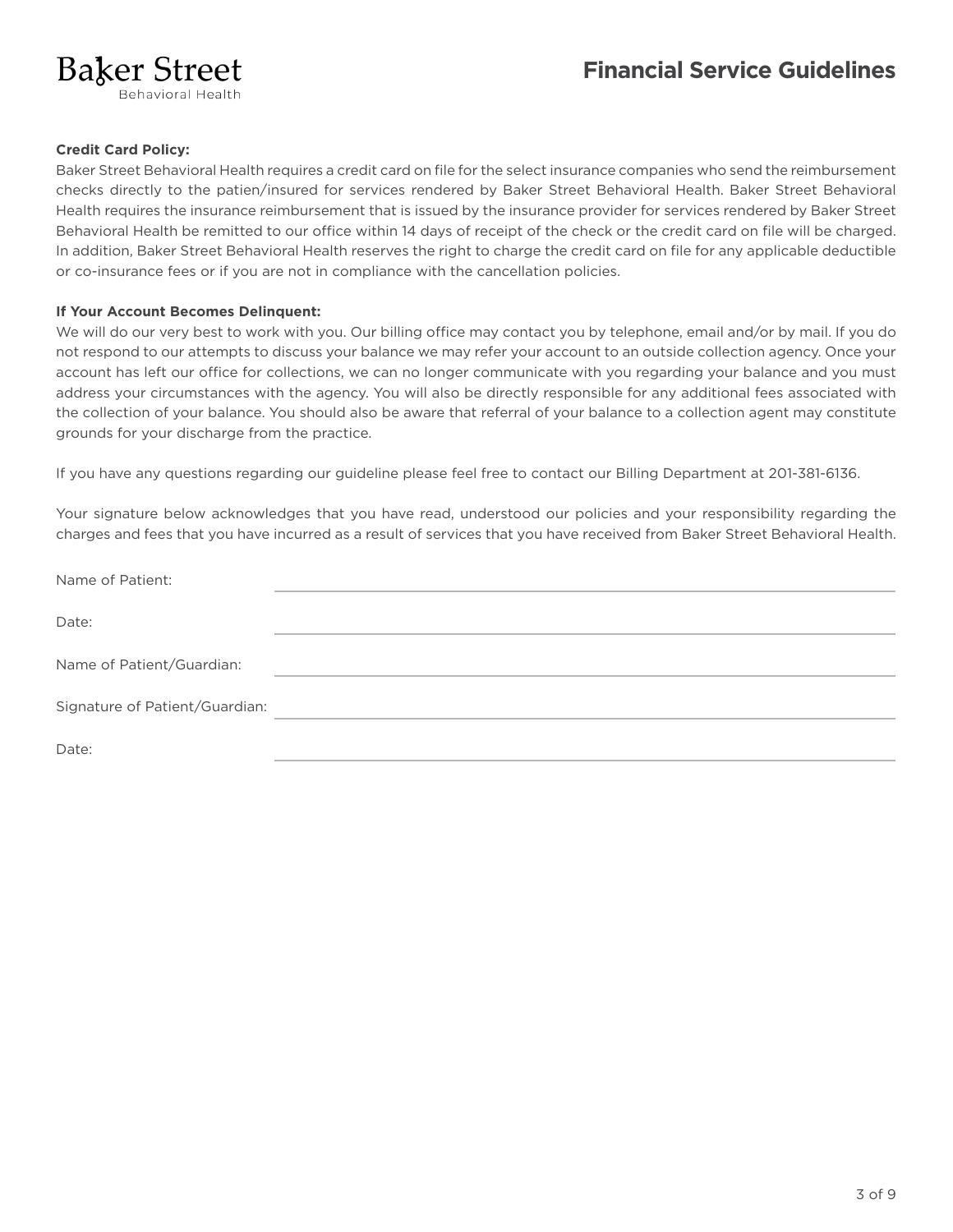#### **Credit Card Information**

| Name on Card:  |                        |  | EXP Date:                                  |                           |                   |  |
|----------------|------------------------|--|--------------------------------------------|---------------------------|-------------------|--|
| Credit Card #: |                        |  |                                            |                           | CVV:              |  |
|                |                        |  | Visa MasterCard American Express DDiscover |                           | Billing Zip Code: |  |
|                | $FSA Card:$ $Yes$ $No$ |  |                                            | SuperBill Needed: Yes ΠNo |                   |  |

Please initial:

\_\_\_\_\_\_\_\_ I understand Baker Street Behavioral Health reserves the right to charge my credit card for any applicable deductible or coinsurance fees should payment not be made at the time of the appointment.

\_\_\_\_\_\_\_\_ I understand Baker Street Behavioral Health reserves the right to charge my credit card if I am not in compliance with the cancellation policy.

\_\_\_\_\_\_\_\_ I understand as a member of an insurance provider that reimburses the insured rather than the provider rendering the service, Baker Street Behavioral Health reserves the right to charge my credit card the reimbursement payment issued by the insurance provider if the reimbursement check is not brought to Baker Street Behavioral Health within 14 days of receipt of the payment. In the event Baker Street Behavioral Health charges my credit the reimbursement payment, the member can then keep the check issued by the insurance provider.

\_\_\_\_\_\_\_\_ I understand Baker Street Behavioral Health reserves the right to pass on any applicable chargeback fees pennitted by law associated with a disputed credit card charge.

\_\_\_\_\_\_\_\_ I understand failure to comply with our policies may result in pause in services until your account is made current. Baker Street Behavioral Health, however, reserves the right to terminate services and forward the account to Collections if necessary

| Name of Patient:               | Date: |  |
|--------------------------------|-------|--|
| Name of Patient/Guardian:      |       |  |
| Signature of Patient/Guardian: | Date: |  |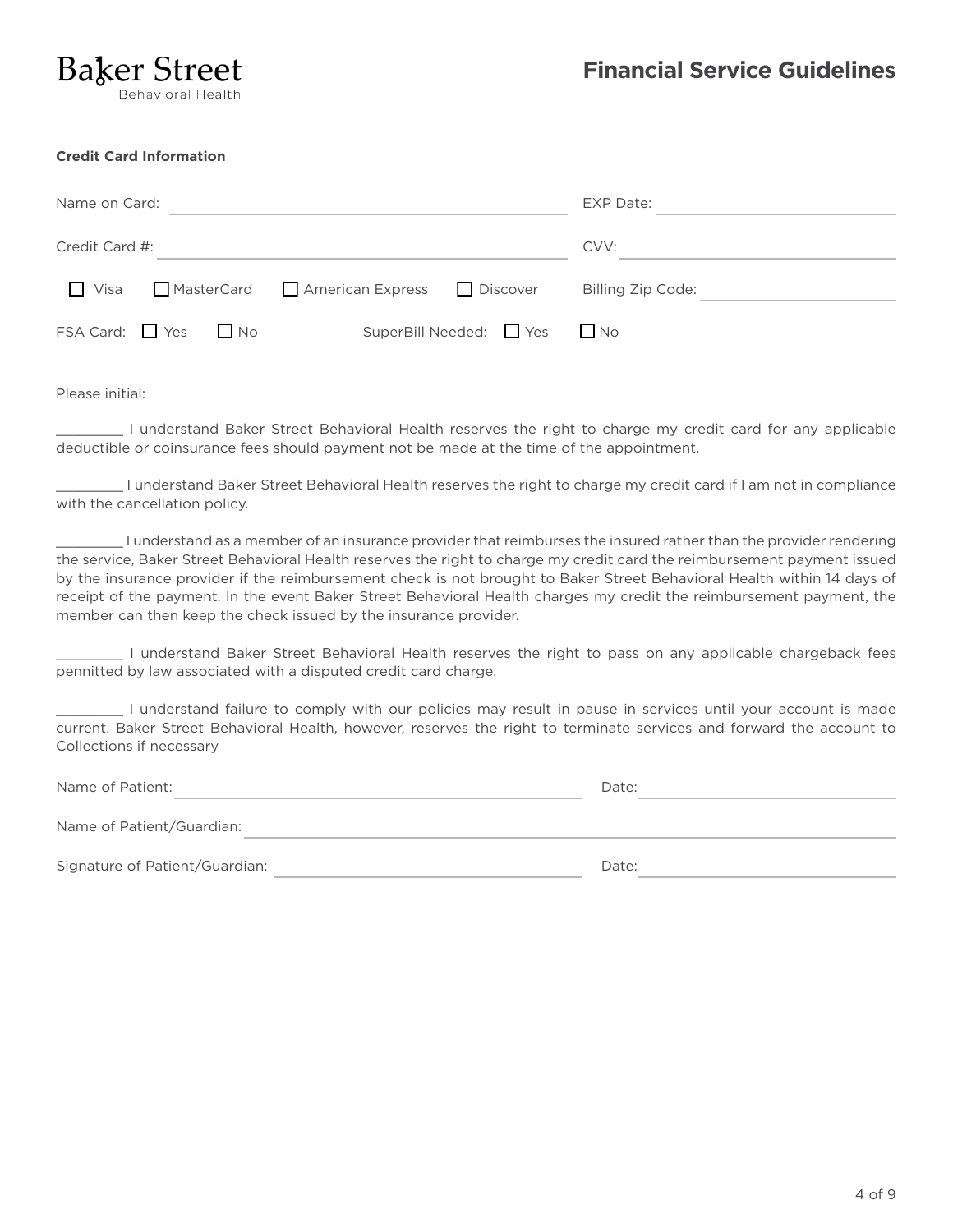### **Client Consent to Treatment**

I have read this statement, had sufficient time to be sure that I considered it carefully, asked any questions that I needed to, and understand it. I understand the limits to confidentiality required by law. I consent to the use of a diagnosis in billing, and to release of that information and other information necessary to complete the billing process. I agree to pay the initial evaluation fee and agreed upon session fees. I understand my rights and responsibilities as a client, and my therapist's responsibilities to me. I agree to undertake therapy with \_\_\_\_\_\_\_\_\_\_\_\_\_\_\_\_\_\_\_\_\_\_\_\_\_\_\_\_\_\_\_\_\_\_\_\_ I know I can end therapy at any time i wish and that I can refuse any requests or suggestions made by \_\_\_\_\_\_\_\_\_\_\_\_\_\_\_\_\_\_\_\_\_\_\_\_\_ I am over the age of eighteen.

| Client:  | Date: |
|----------|-------|
| Witness: | Date: |

### **Consent for Treatment of Minors**

| I/We                                   | have full custodial guardianship of my child                                                        |  |  |
|----------------------------------------|-----------------------------------------------------------------------------------------------------|--|--|
|                                        | He/she is currently under the age of 18, and I/we consent that he/she may be treated as a client by |  |  |
|                                        |                                                                                                     |  |  |
| Parent/Guardian Name:                  |                                                                                                     |  |  |
| Client Assent (if over the age of 14): | Date:                                                                                               |  |  |
| Witness:                               | Date:                                                                                               |  |  |

Parents: Do not leave the office while your minor child is with his/her therapist. You must provide a responsible adult who is to be present during your child's visit. It is not the staffs responsibility. In addition, it may be necessary for the therapist to speak with you at some point with you at some point during your child's session.

### **Verification Statement of Therapist**

This document was discussed with the client and questions regarding fees, diagnosis, and treatment plan were discussed. I have assessed the parent's or guardian's mental capacity and found her or him capable of giving an informed consent at this time.

Initial of Therapist: Date: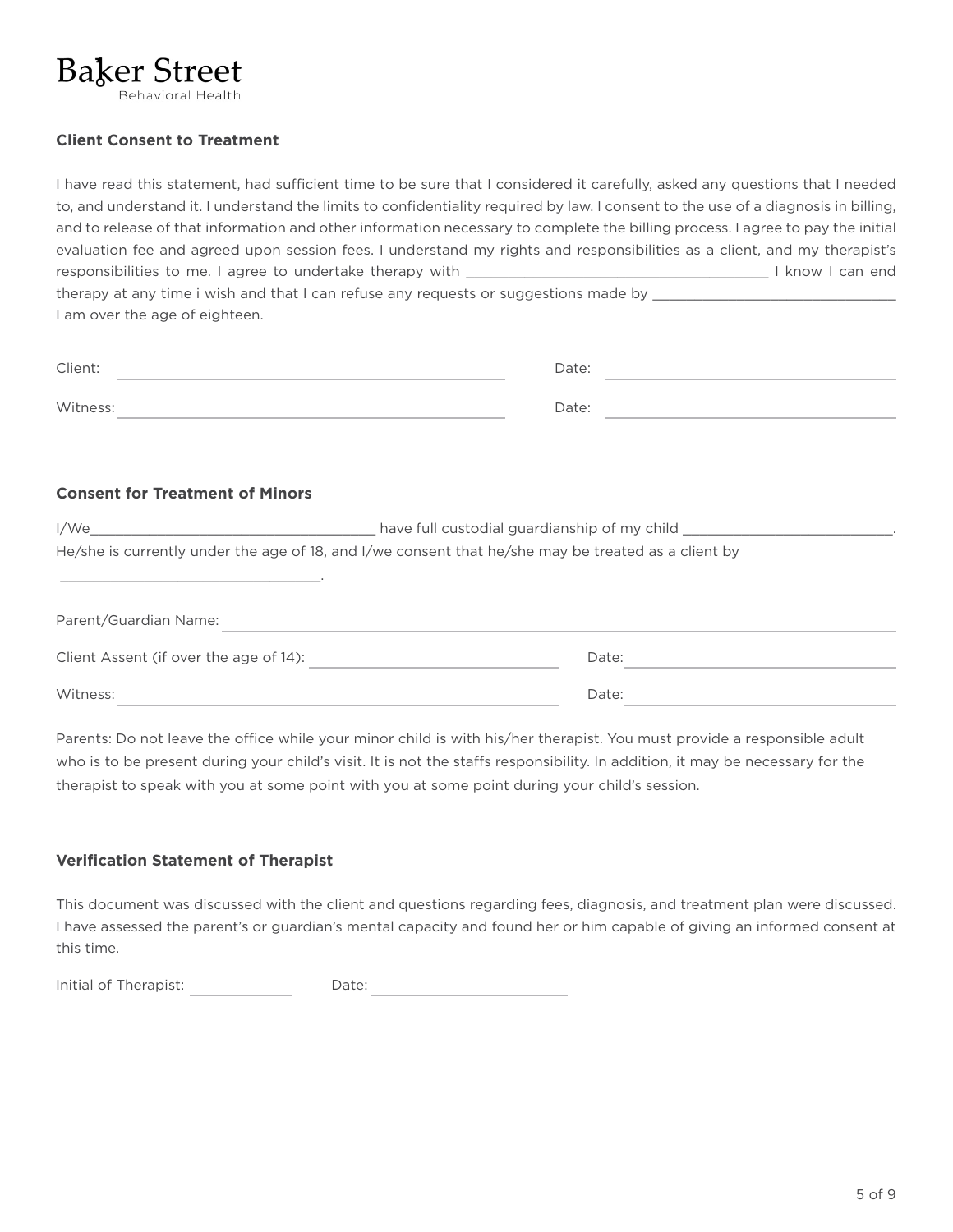

## **HIPAA Acknowledgement and Consent Form**

I understand that, under the Health Insurance Portability & Accountability Act of 1996 (HIPAA), I have certain rights to privacy regarding my protected health information. I understand that this information can and will be used to:

- Conduct, plan and direct my treatment and follow-up care among the multiple healthcare providers who may be involved in that treatment directly or indirectly.
- Obtain payment from designated third-party payers.
- Conduct normal health care operations such as quality assessments or evaluations, and physician certifications.

I have been informed by you of your Notice of Privacy containing a more complete description of the uses and disclosures of my health information {available in office in print form). I have been given the right to review such Notice of Privacy Practices prior to signing this consent. I understand that this organization has the right to change its Notice of Privacy Practices from time to time and that I may contact this organization at anytime at the address(s) below to obtain a current copy of the Notices of Privacy Practices.

I understand that I may revoke this consent in writing at any time, except to the extent that the organization has taken action relying on this consent.

Patient's Name & Date of Birth {MM/DD/YYYY)

Signed (Patient or Legal Representative for Patient)

Date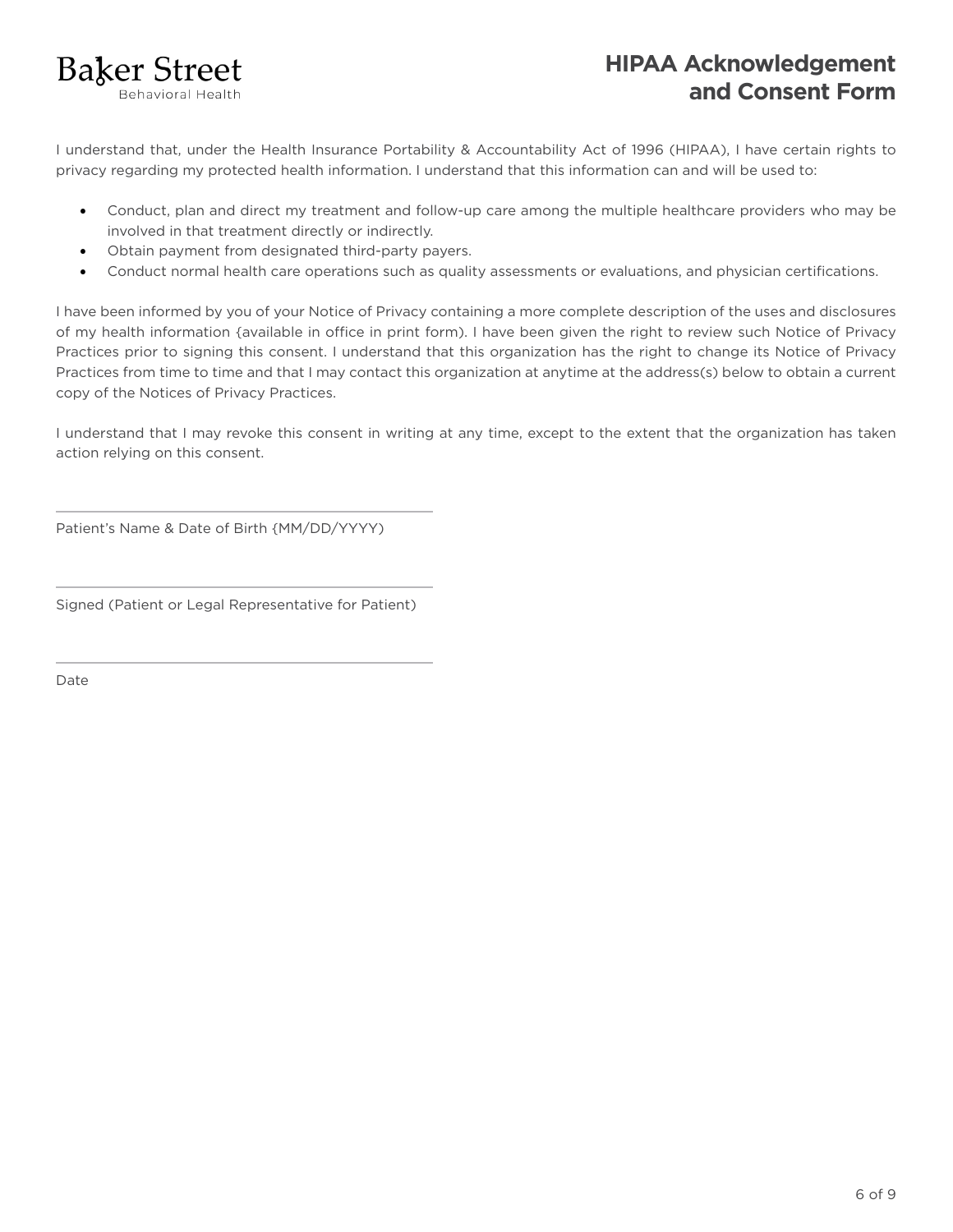Behavioral Health

## **Authorization of Release of Information**

| I/We                                                                         |                                                  |                                     |                                                                                                     |  |
|------------------------------------------------------------------------------|--------------------------------------------------|-------------------------------------|-----------------------------------------------------------------------------------------------------|--|
|                                                                              |                                                  | Client Name/Parent or Guardian Name |                                                                                                     |  |
|                                                                              |                                                  |                                     |                                                                                                     |  |
|                                                                              | hereby authorize Baker Street Behavioral Health/ |                                     |                                                                                                     |  |
|                                                                              |                                                  |                                     | <b>Clinician Name</b>                                                                               |  |
| To:                                                                          |                                                  |                                     |                                                                                                     |  |
|                                                                              | Release information to:                          |                                     | Name:<br><u> 1989 - John Stein, Amerikaansk politiker (* 1908)</u>                                  |  |
|                                                                              |                                                  |                                     |                                                                                                     |  |
|                                                                              | Obtain information from:                         |                                     | Phone:<br>the control of the control of the control of the control of the control of the control of |  |
|                                                                              | Exchange information with:                       |                                     | Fax:                                                                                                |  |
|                                                                              |                                                  |                                     |                                                                                                     |  |
| The information requested or authorized for release or exchange pertains to: |                                                  |                                     |                                                                                                     |  |
|                                                                              | Client Name:                                     |                                     |                                                                                                     |  |
|                                                                              |                                                  |                                     |                                                                                                     |  |
|                                                                              | Clinical information pertaining to treatment:    |                                     |                                                                                                     |  |
|                                                                              | Other:                                           |                                     |                                                                                                     |  |
|                                                                              |                                                  |                                     |                                                                                                     |  |

This authorization is valid through \_\_\_\_\_\_\_\_\_\_\_\_\_\_\_ or indefinitely \_\_\_\_\_\_\_\_\_(initial). I may revoke this authorization by signing, dating, and writing "CANCEL" on this original form or by sending a written, signed and dated request to the clinician/ group above indicating my desire to cancel. I understand that information used or disclosed pursuant to the authorization may be subject to redisclosure by the recipient of your information and no longer protected by the HIPAA Privacy Rule. I understand that my treatment provider generally may not condition services upon my signing an authorization unless the services are provided to me for the purpose of creating health information for a third party.

Client's Signature (if over 14 years old)

Date

Parent/ Guardian's Signature

Date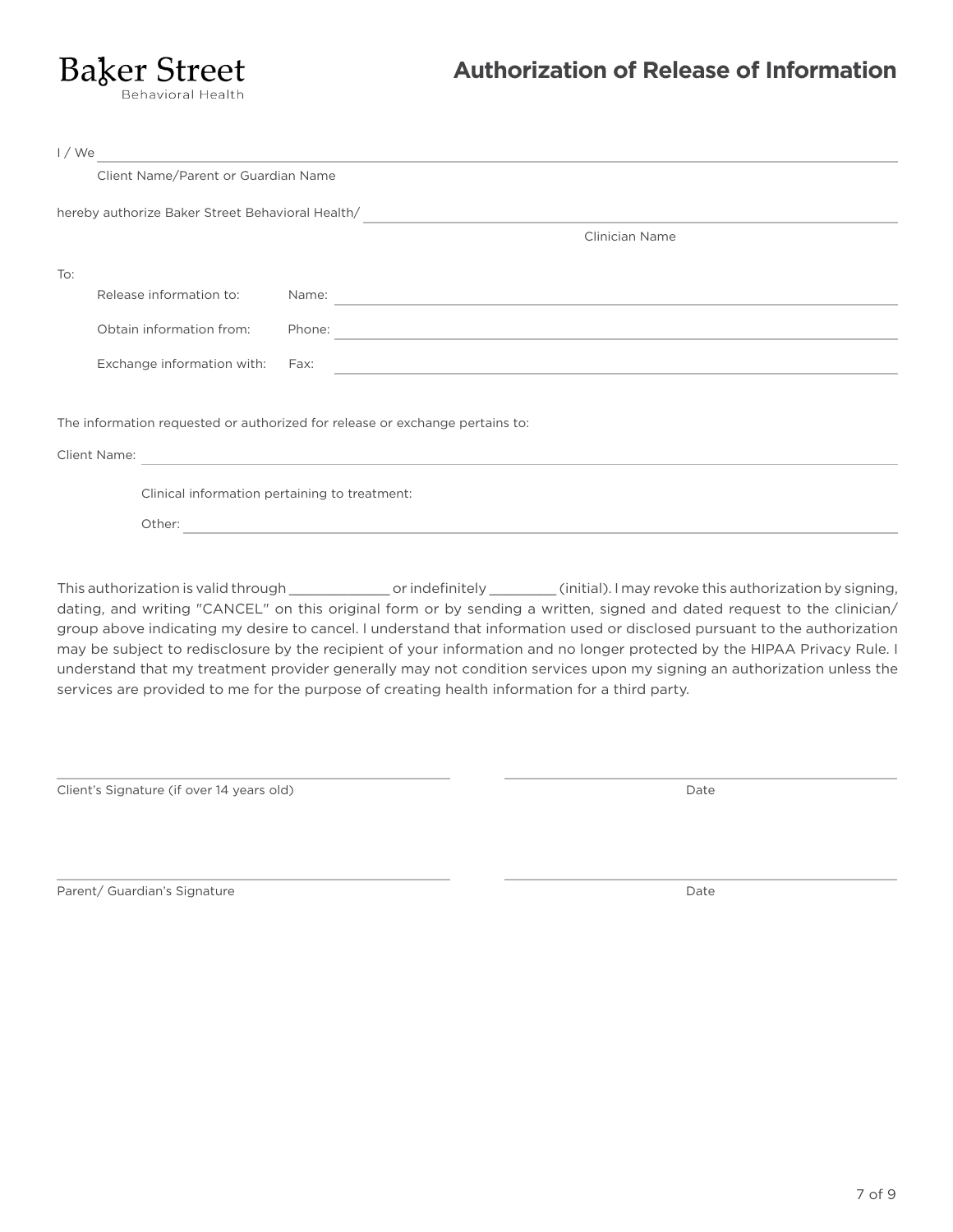**Behavioral Health** 

## **Telehealth Informed Consent for Assessment and Treatment**

I, \_\_\_\_\_\_\_\_\_\_\_\_\_\_\_\_\_\_\_\_\_\_\_\_\_\_\_\_\_\_\_\_\_\_\_\_\_, hereby consent to participate in Telehealth with Baker Street Behavioral Health. I understand that Telehealth is the practice of delivering clinical health care services via technology assisted media or other electronic means between a practitioner and a client who are located in two different locations.

Electronic systems used will incorporate network and software security protocols and are HIPAA compliant to protect the confidentiality of patient identification and imaging data and will include measures to safeguard the data and to ensure its integrity against intentional or unintentional corruption.

I understand the following with respect to telehealth:

- 1. I understand that I have the right to withdraw consent at any time without affecting my right to future care, services, or program benefits to which I would otherwise be entitled.
- 2. I understand that there are risks, benefits, and consequences associated with telehealth, including but not limited to, disruption of transmission by technology failures, interruption and/or breaches of confidentiality by unauthorized persons, and/or limited ability to respond to emergencies.
- 3. I understand that there will be no recording of any of the online sessions by either party. All information disclosed within sessions and written records pertaining to those sessions are confidential and may not be disclosed to anyone without written authorization, except where the disclosure is permitted and/or required by law.
- 4. I understand that the privacy laws that protect the confidentiality of my protected health information (PHI) also apply to telehealth unless an exception to confidentiality applies (i.e. mandatory reporting of child, elder, or vulnerable adult abuse; danger to self or others; I raise mental/emotional health as an issue in a legal proceeding).
- 5. I understand that if I am having suicidal or homicidal thoughts, actively experiencing psychotic symptoms or experiencing a mental health crisis that cannot be resolved remotely, it may be determined that telehealth services are not appropriate and a higher level of care is required.
- 6. I understand that during a telehealth session, we could encounter technical difficulties resulting in service interruptions. If this occurs, end and restart the session. If we are unable to reconnect within ten minutes, please call (201) 381-6136 to discuss possibly having to re-schedule.
- 7. I understand that my therapist may need to contact my emergency contact and/or appropriate authorities in case of an emergency.

### **EMERGENCY PROTOCOLS**

In case of an emergency your provider will need to know your location. You agree to inform me of the address where you are at the beginning of each session if different than listed below. A contact person who your provider may contact on your behalf in a life- threatening emergency only is also needed. This person will only be contacted in the event of an emergency.

In case of an emergency, my location is:

and my emergency contact person's name and phone:

### **EXPECTED BENEFITS OF TELEHEALTH**

- Improved access to counseling care by enabling a client to remain in his/her home or office.
- More efficient psychological evaluation and management.
- Obtaining expertise of a distant specialist.